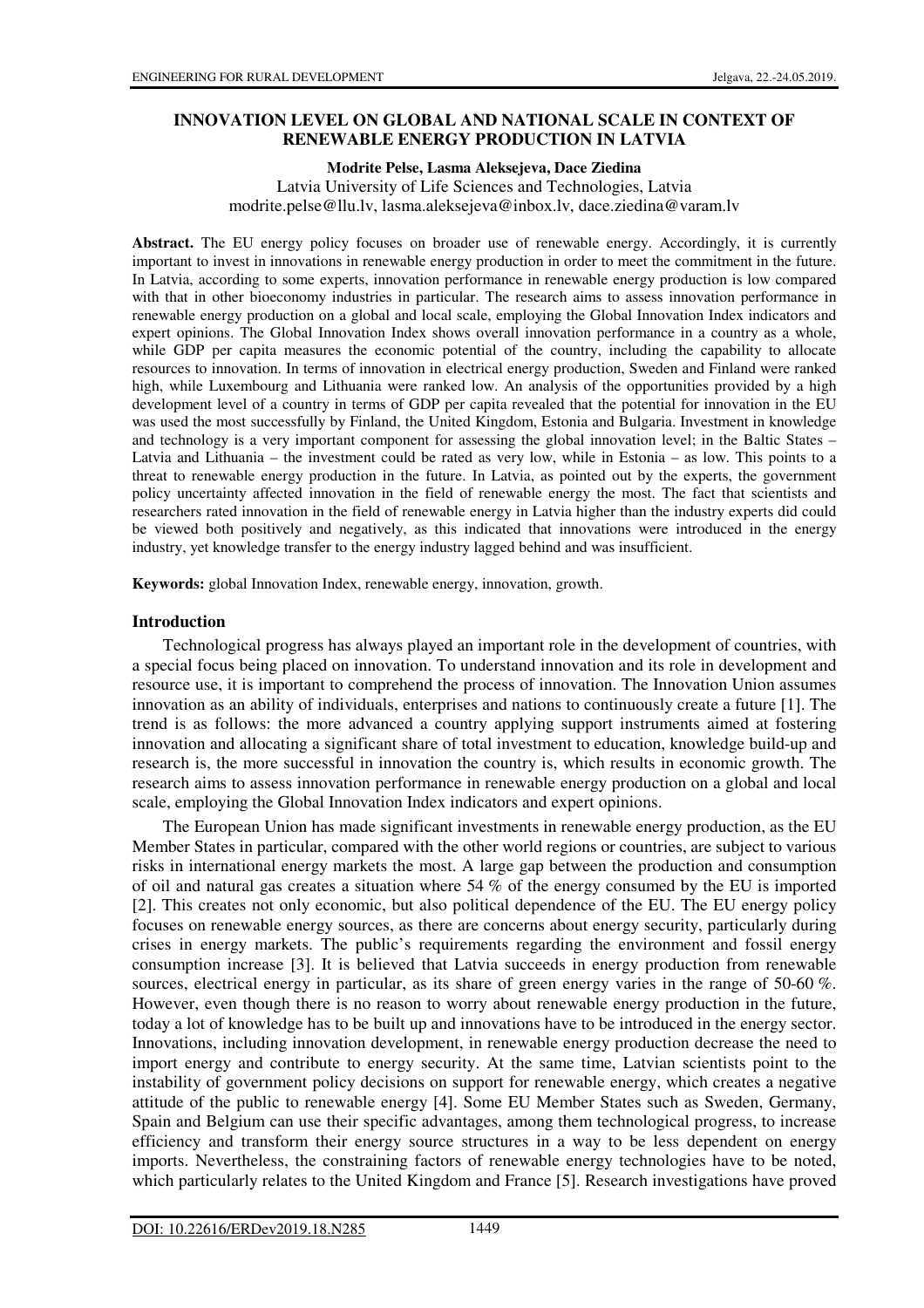that technological solutions are the key factor contributing to higher efficiency in nuclear energy production in the countries generating this kind of energy. Consequently, innovations in the production and consumption of renewable energy become very urgent, which also require large investments in research and knowledge transfer [5].

Renewable energy production and sustainable resource use is one of the fields of bioeconomics that has been a special focus over the last decade due to environmental issues. An OECD report refers to bioeconomics as a science "transforming life science knowledge into new, sustainable, eco-efficient and competitive products" [6]. In bioeconomics, it is important to make investments in research and innovation development in biology-related fields in order to create economic benefits for the society [7]. Bioeconomy industries, among them renewable energy production in the Baltic Sea region, in Latvia too, have large potential, as, for example, the proportion of biomass sources in gross domestic energy consumption in Latvia is higher than the EU average. Biomass is relatively cheaper and less dependent on temporary changes in weather conditions [8]. There are many various research institutions in Latvia, yet innovation performance in this field is lowered by the dominance of low and medium low technologies; there is a weak link between researchers and entrepreneurs [9]. Latvian scientists refer to insufficient funding for science and research, pointing also to the low interest of entrepreneurs in funding innovation [10].

The strong link between innovation and financial resources is indicated by a number of definitions of innovation. Innovation encompasses all the activities to be done to create and sell in the market a new good or service. Innovation involves all the on-going processes in the society, beginning with education, scientific research, intellectual property protection, production management and market research through to sales. At the same time, the World Bank stresses that innovation and research are separate processes, and an innovation is not always created in the research process; it emerges in the entrepreneurship sector that brings it into the society, which depends on the responsiveness of the society [11]. One of the key drivers in the economy is the development of innovation processes and an effective innovation development system that ensures a fast and useful exchange of knowledge between the innovator and the relevant industry, which also avoids negative impacts on the environment [12]. Knowledge spillovers, as pointed out by J.Nig and V.Babich, give an opportunity to an enterprise to spread the new technologies and generate investment synergy; at the same time, enterprises insufficiently invest in research and development under equilibrium conditions, hoping to earn revenue from investments by others [13].

Innovation is an important indicator of development both on a national and on a global scale. An innovation is not always radically new – sometimes it is borrowed from another country and adapted to domestic conditions. However, it is undoubtedly the potential for development, which is based on knowledge. Technology transfer channels have to be sufficiently effective. The scientific literature discusses the issues in relation to clean energy.

# **Materials and methods**

To achieve the research aim, the authors used research papers and summaries of national and foreign research investigations and employed the monographic method, analysis as well as induction and deduction.

To identify an innovation level, the present research employed indicators of the 2018 Global Innovation Index co-published by Cornell University, INSEAD, and the World Intellectual Property Organization (WIPO, an agency of the United Nations). An innovation level is measured on a 100 point scale, determining a country's position among the other countries. The Global Innovation Index dataset has been publicly available since 2016, yet the authors decided to present the latest 2018 data after analysing the insignificant changes in index indicators over the last three years. The GII is calculated for seven input and output pillars: institutions; human capital and research; infrastructure; market sophistication; business sophistication; knowledge and technology outputs; creative outputs. The GII is determined for a total of 126 countries, yet the paper analyses in detail only the EU Member States. The research used Eurostat GDP per capita data and employed the grouping method for comparison of the data.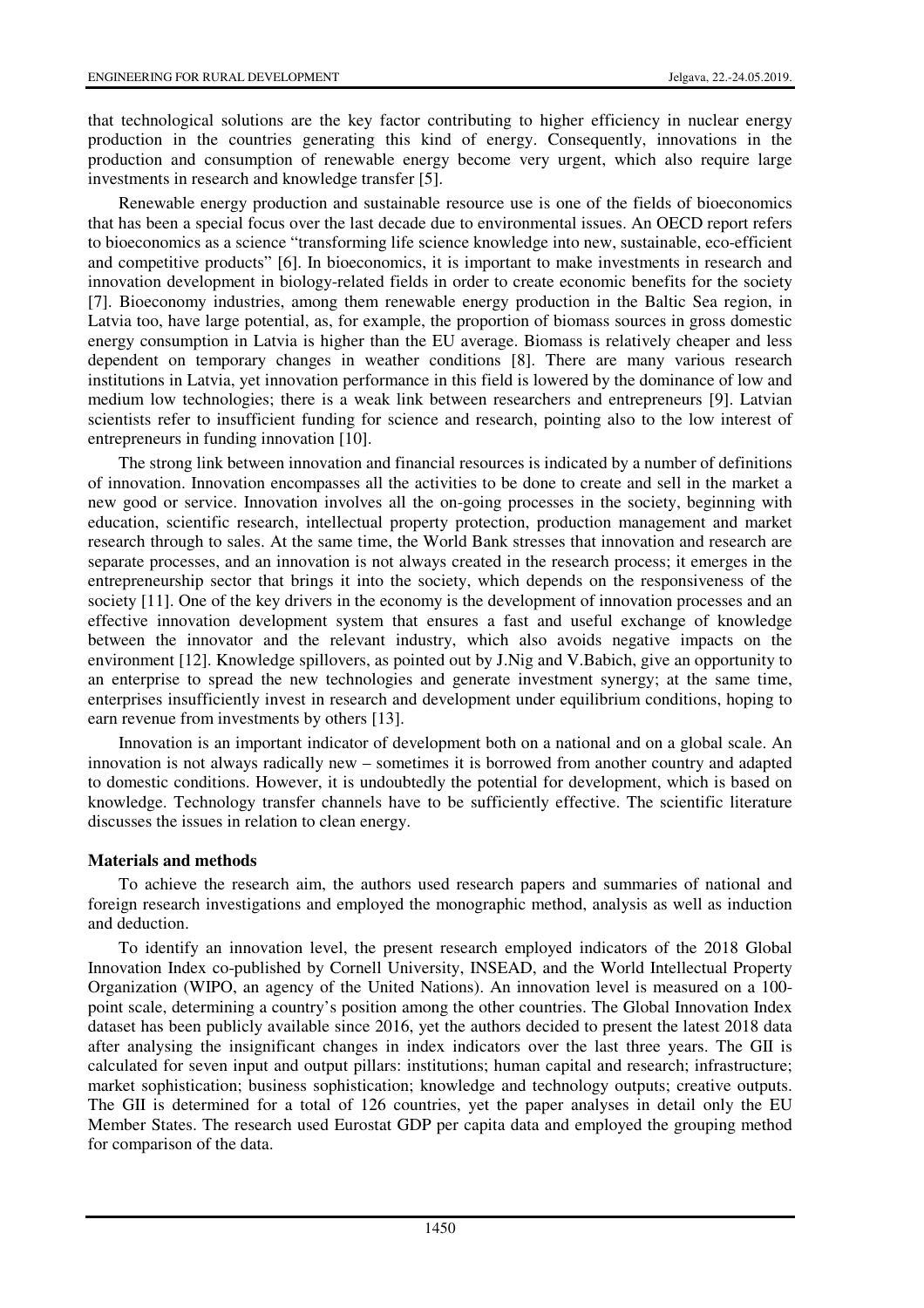The research did a survey of experts to compare innovation levels for bioeconomy industries. Scientists and researchers engaged in bioeconomics and specialists working in the bioeconomy sector and representing producer associations were surveyed in December 2017 and January-February 2018. The choice of the experts was based on the following decisive factor – activity in the bioeconomy sector for more than 15 years. Totally, 17 questionnaires filled in by bioeconomics scientists and researchers and 13 – by bioeconomy sector specialists – were received back. Three scientist and researcher questionnaires and one specialist questionnaire were excluded from data processing because the opinions expressed in the questionnaires could not be directly attributed to the selected bioeconomy industries. The industries represented by the experts were as follows: agriculture, livestock farming, fruit farming, renewable energy production and forestry (including woodprocessing). Totally, the experts were asked five open questions and one question requesting to rate innovation performance in the bioeconomy industry they represented on a scale from 1 to 10 with 1 being very poor and 10 being excellent.

# **Results and discussion**

The 2018 Global Innovation Index analyses 126 countries [14] and assesses their performance in the field of energy; the countries represent 90 % of the world's population and 96 % of the world's GDP. Measuring innovation levels in the energy sector, the GII captures various facets, e.g., energy production, storage, distribution and consumption; it also takes into consideration fields such as education, infrastructure, the political environment and others. According to the GII, Switzerland with a score of 68 had the highest innovation level in the field of energy, while the Netherlands scored the highest among the EU Member States. Sweden scored slightly lower than the Netherlands, while Yemen with a score of 15 was ranked in the last, i.e.  $126<sup>th</sup>$  position. Romania was ranked the lowest among the EU Member States.

An essential role in innovation development is played by investment – how much a nation can afford to invest in it. One of the indicators that shows the investment capacity is GDP per capita. Figure 1 presents associations between the GII and GDP per capita as well as knowledge and technological levels for the EU Member States.

In Figure 1, arrows indicate the Member States whose rankings differed by five and more places. The authors categorised the Member States by knowledge and technology level into five groups. This indicator is a component of the overall GII that is subdivided into 14 sub-indicators such as patents, research papers, business start-ups, high technology application etc. The indicator particularly focuses on investment in innovation that later contributes to the other GII indicator groups. According to the overall GII, the Scandinavian countries – Sweden and Finland – had high rankings, yet Finland, which was ranked  $4<sup>th</sup>$ , has to be particularly highlighted because it was ranked only  $9<sup>th</sup>$  in terms of GDP per capita. The United Kingdom was ranked  $10^{th}$  in terms of GDP per capita, while the GII ranked it  $3^{rd}$ ; however, the knowledge and technological level in the UK was ranked only average. This situation could lower the overall innovation level in the UK in the future and not let the country remain among the top countries such as the Netherlands and Sweden. Positive trends were demonstrated by the neighbouring country – Estonia – as well as Bulgaria, whose levels of investment in knowledge and technology among the EU Member States could be rated as low; the GII ranked Estonia nine places higher and Bulgaria five places higher than both countries could be ranked in terms of GDP per capita. In contrast, Luxembourg, Ireland and Lithuania, in terms of GDP per capita, could be ranked five or more places higher than the GII ranked them. For Luxembourg, this situation is less important, whereas for Lithuania and Ireland it indicates that an insufficient amount of funds was allocated to innovation, particularly in Lithuania, where the knowledge and technological level was also low.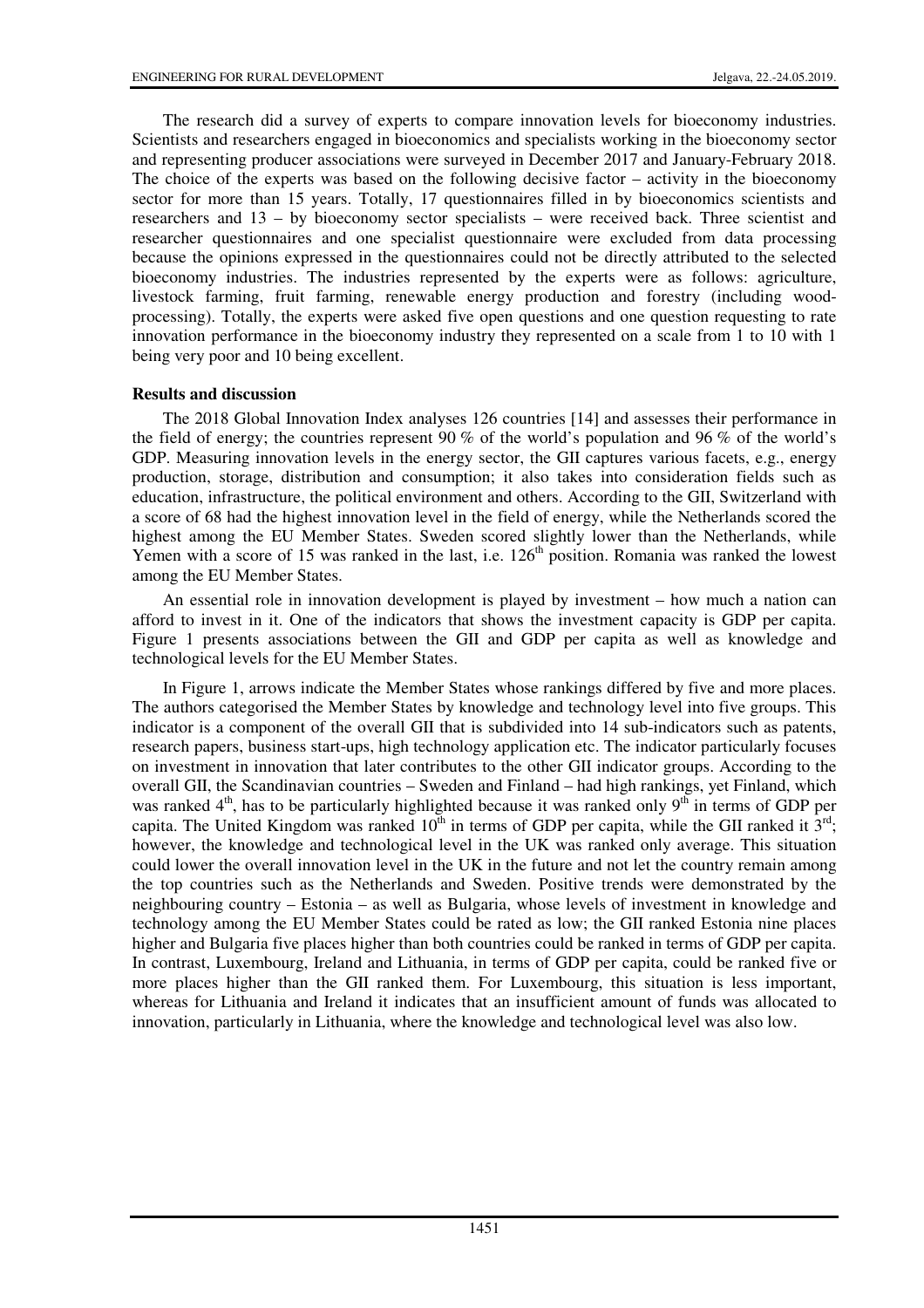|                                                                                                                               | <b>Global Innovation Index</b> |                       |                                                              |                                                    | <b>GDP</b> per Capita          |                        |                 |
|-------------------------------------------------------------------------------------------------------------------------------|--------------------------------|-----------------------|--------------------------------------------------------------|----------------------------------------------------|--------------------------------|------------------------|-----------------|
| Knowledge &<br>technology<br>(level)                                                                                          | <b>Rank</b><br>in EU           | Country               | Global<br><b>Innovation</b><br><b>Index</b><br>score $1-100$ | <b>Location</b><br>changes (more<br>than 5 places) | GDP per<br>Capita<br>thousands | Country                | Rank<br>in EII  |
| VH                                                                                                                            | 1                              | The Netherlands       | 63.32                                                        |                                                    | 106.37                         | Luxembourg             | 1               |
| <b>VH</b>                                                                                                                     | $\overline{2}$                 | <b>Sweden</b>         | 63.08                                                        |                                                    | 75.54                          | Ireland                | $\overline{2}$  |
| M                                                                                                                             | $\overline{\mathbf{3}}$        | <b>United Kingdom</b> | 60.13                                                        |                                                    | 53.63                          | <b>The Netherlands</b> | 3               |
| H                                                                                                                             | $\overline{4}$                 | <b>Finland</b>        | 59.63                                                        |                                                    | 51.47                          | <b>Sweden</b>          | $\overline{4}$  |
| $\overline{\mathbf{M}}$                                                                                                       | 5                              | <b>Denmark</b>        | 58.39                                                        |                                                    | 50.43                          | Germany                | 5               |
| $\overline{\mathrm{H}}$                                                                                                       | 6                              | Germany               | 58.03                                                        |                                                    | 49.88                          | Denmark                | 6               |
| H                                                                                                                             | $\overline{7}$                 | Ireland               | 57.19                                                        |                                                    | 49.87                          | Austria                | 7               |
| M                                                                                                                             | $\overline{8}$                 | Luxembourg            | 54.53                                                        |                                                    | 46.55                          | Belgium                | $\overline{8}$  |
| M                                                                                                                             | $\overline{Q}$                 | <b>France</b>         | 54.36                                                        |                                                    | 44.33                          | Finland                | 9               |
| ш                                                                                                                             | 10                             | Austria               | 51.32                                                        |                                                    | 44.12                          | <b>United Kingdom</b>  | $\overline{10}$ |
|                                                                                                                               | 11                             | Estonia               | 50.51                                                        |                                                    | 43.76                          | <b>France</b>          | 11              |
| M                                                                                                                             | 12                             | Belgium               | 50.50                                                        |                                                    | 41.94                          | Malta                  | 12              |
| т                                                                                                                             | 13                             | Malta                 | 50.29                                                        |                                                    | 38.29                          | Spain                  | 13              |
| $\overline{\mathbf{M}}$                                                                                                       | 14                             | <b>Czech Republic</b> | 48.75                                                        |                                                    | 38.14                          | <b>Italy</b>           | 14              |
| т                                                                                                                             | 15                             | Spain                 | 48.68                                                        |                                                    | 37.02                          | Cyprus                 | 15              |
| $\overline{\mathbf{M}}$                                                                                                       | 16                             | Cyprus                | 47.83                                                        |                                                    | 35.51                          | <b>Czech Republic</b>  | 16              |
| п                                                                                                                             | 17                             | Slovenia              | 46.87                                                        |                                                    | 34.41                          | Slovenia               | 17              |
| г                                                                                                                             | 18                             | <b>Italy</b>          | 46.32                                                        |                                                    | 33.03                          | Slovakia               | 18              |
|                                                                                                                               | 19                             | Portugal              | 45.71                                                        |                                                    | 32.30                          | Lithuania              | 19              |
| $\overline{\mathbf{M}}$                                                                                                       | 20                             | Hungary               | 44.94                                                        |                                                    | 31.75                          | Estonia                | 20              |
| VL                                                                                                                            | 21                             | Latvia                | 43.18                                                        |                                                    | 30.42                          | Portugal               | 21              |
| L                                                                                                                             | $\overline{22}$                | Slovakia              | 42.88                                                        |                                                    | 29.52                          | Poland                 | 22              |
| г                                                                                                                             | 23                             | <b>Bulgaria</b>       | 42.65                                                        |                                                    | 29.47                          | Hungary                | 23              |
|                                                                                                                               | 24                             | Poland                | 41.67                                                        |                                                    | 27.74                          | Greece                 | $\overline{24}$ |
| VL                                                                                                                            | 25                             | Lithuania             | 41.19                                                        | lx                                                 | 27.64                          | Latvia                 | 25              |
| <b>VL</b>                                                                                                                     | 26                             | Croatia               | 40.73                                                        |                                                    | 24.51                          | Romania                | 26              |
| <b>VL</b>                                                                                                                     | 27                             | Greece                | 38.93                                                        |                                                    | 24.42                          | Croatia                | 27              |
| $\mathbf{L}$                                                                                                                  | 28                             | Romania               | 37.59                                                        |                                                    | 21.69                          | <b>Bulgaria</b>        | 28              |
| <b>VH</b><br>M<br>medium level<br>Symbol:<br>very hight level<br>H<br>hight level<br>low level<br><b>VL</b><br>very low level |                                |                       |                                                              |                                                    |                                |                        |                 |

Fig. 1. **Associations between 2018 Global Innovation Index (GII) and gross domestic product (GDP) per capita for the EU Member States**

The overall GII is comprised of seven pillars, and one of them pertains to knowledge and technology outputs (Figure 1). The ratings of all the seven pillars arranged hierarchically for the Baltic States are presented in Figure 2. For comparison, Ireland was included in the analysis as well. Energy and environmental issues were grouped under the pillar for infrastructure. A high innovation level in the field of energy production, particularly environment-friendly renewable energy production, was in Sweden and Finland that were ranked  $7<sup>th</sup>$  and  $10<sup>th</sup>$ , respectively, out of 126 countries, whereas Lithuania and Luxembourg had the lowest ratings among the EU Member States, being ranked  $88<sup>th</sup>$ and  $90<sup>th</sup>$ .

Ireland, which is similar to the Baltic States in terms of area and demonstrated positive trends regarding associations between GDP and the GII just as Estonia did, was included in the comparison of innovations levels across the Baltic States. An analysis of the significance of factors revealed that Latvia and Estonia had similar distributions of factor weights, while the distribution for Lithuania was different, with infrastructure being the key factor for the innovation level; this factor was a significant one for Estonia and Ireland, as it was ranked in the second place. However, large differences were observed, if comparing the weight of knowledge and technology outputs across the selected Member States. The Member States investing more in knowledge and technology (Figure 2) had higher rankings for overall innovation performance (Figure 1). For example, out of all the GII indicators, Ireland had the highest ranking for investment in knowledge and technology in particular, and among the EU Member States the GII ranked Ireland  $7<sup>th</sup>$ , i.e. higher than the Baltic States: Estonia was  $11<sup>th</sup>$ , Latvia 21<sup>st</sup> and Lithuania 25<sup>th</sup>. This is also supported by the data presented in Figure 1 – investment in knowledge and technology was high in Ireland, low in Estonia and very low in Latvia and Lithuania.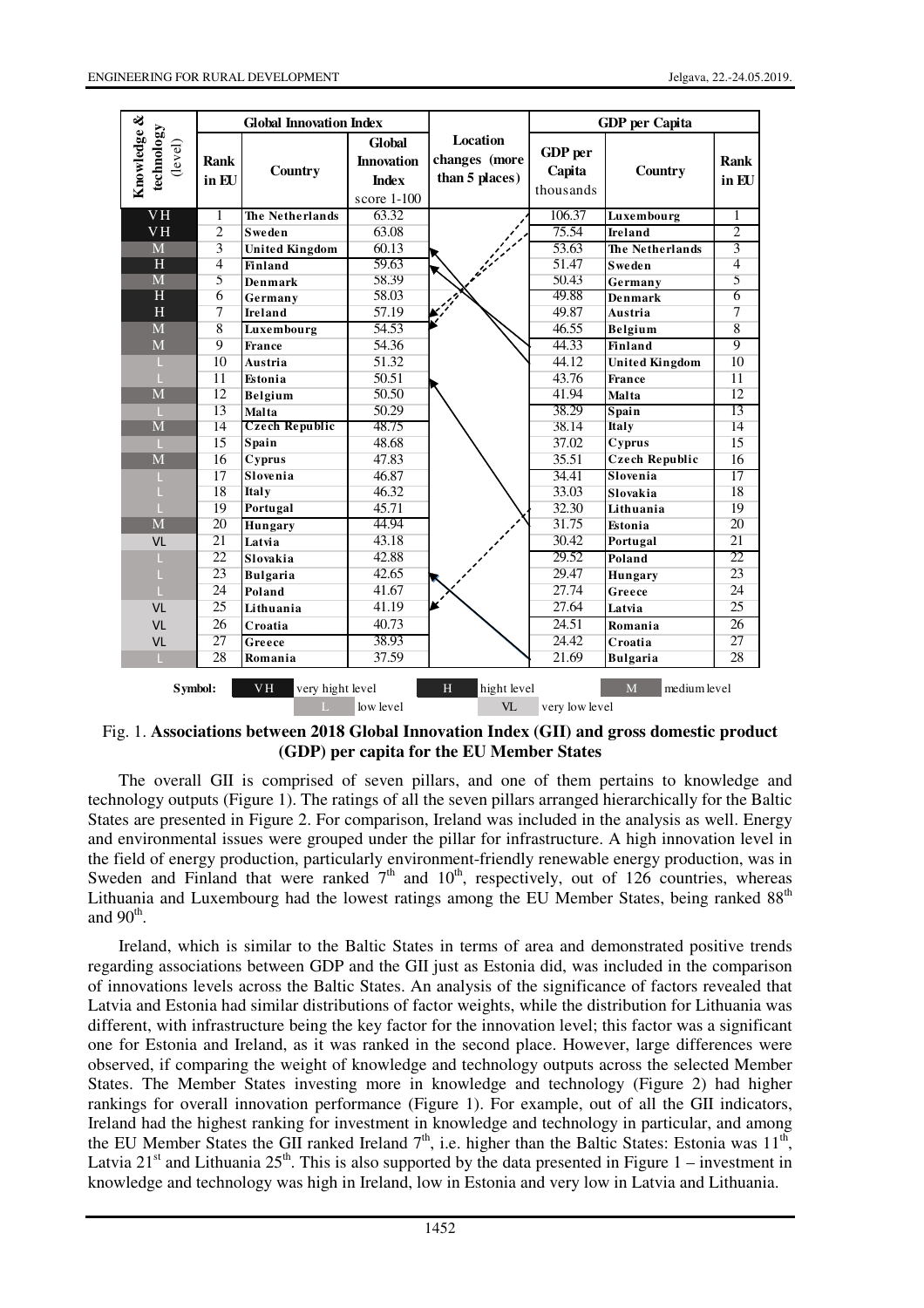

Notes: K&T - Knowledge & technology outputs; HC&R - Human capital & research Broader cells indicate a factor having a higher weight in the GII

# Fig. 2. **Comparison of factors affecting innovation in Ireland and the Baltic States in 2018 by group of Global Innovation Index (GII) indicators**

In 2018, Estonia with an electricity output of 9128.8 kwh/cap had the highest rating of energy production, which belonged to the infrastructure category, among the Baltic States; the output in Latvia was 3-fold lower, while the output in Lithuania was 1463.2 kwh/cap. An analysis of environmental performance (on a 100-point scale) revealed that among the Baltic States, the highest performance was found for Lithuania with 69.3 points, and Latvia, 66.1 points, while Estonia had a lower score of 64.3 points, which indicated that, if taking into account both the output of electricity and the environmental aspect, Latvia was the best performer. Besides, a comparison with the 2016 GII indicators revealed that the output of electricity in all Baltic States was approximately the same, while environmental performance in Estonia was rated the highest among the Baltic States at a score of 88.6. In the 3-year period, Estonia has lost this position, which is indicated by a larger amount of investment by Latvia in environmental-friendly energy production, i.e. renewable energy.

To assess the innovation level in the bioeconomy industries, including in renewable energy production, in Latvia the authors identified the opinions of Latvian scientists and researchers as well specialists working in the bioeconomy sector. The results are summarised in Figure 3. The Latvian scientists and researchers gave the highest ratings to innovation in fruit production, while the specialists rated innovation in forestry the highest – the ratings were above the average for the other bioeconomy industries. The rating of innovation in renewable energy production was below the average.



| specialis | max                  |
|-----------|----------------------|
|           | Forestry             |
|           | Livestock farming    |
|           | average rating* 5.42 |
| Industr   | Fruit farming        |
|           | Agriculture          |
|           | Renewable energy     |
|           | min                  |

Notes: \*on a scale 1-10 (1-very low; 10 very high)

# Fig.3. **Ratings of innovation in bioeconomy industries in Latvia by scientists, researchers and specialists**

The average rating of innovation in the bioeconomy industries by the scientists and researchers was 6.81, while the rating for renewable energy production was 6.75, which was higher than that for livestock farming. In contrast, the specialists working in the bioeconomy sector rated innovation in renewable energy production lower, at 4.0, which was a very critical rating. Overall, one can conclude that compared with the specialists, the scientists and researchers were more optimistic and their ratings of innovation were higher, which indicated a lack of knowledge transfer, insufficient information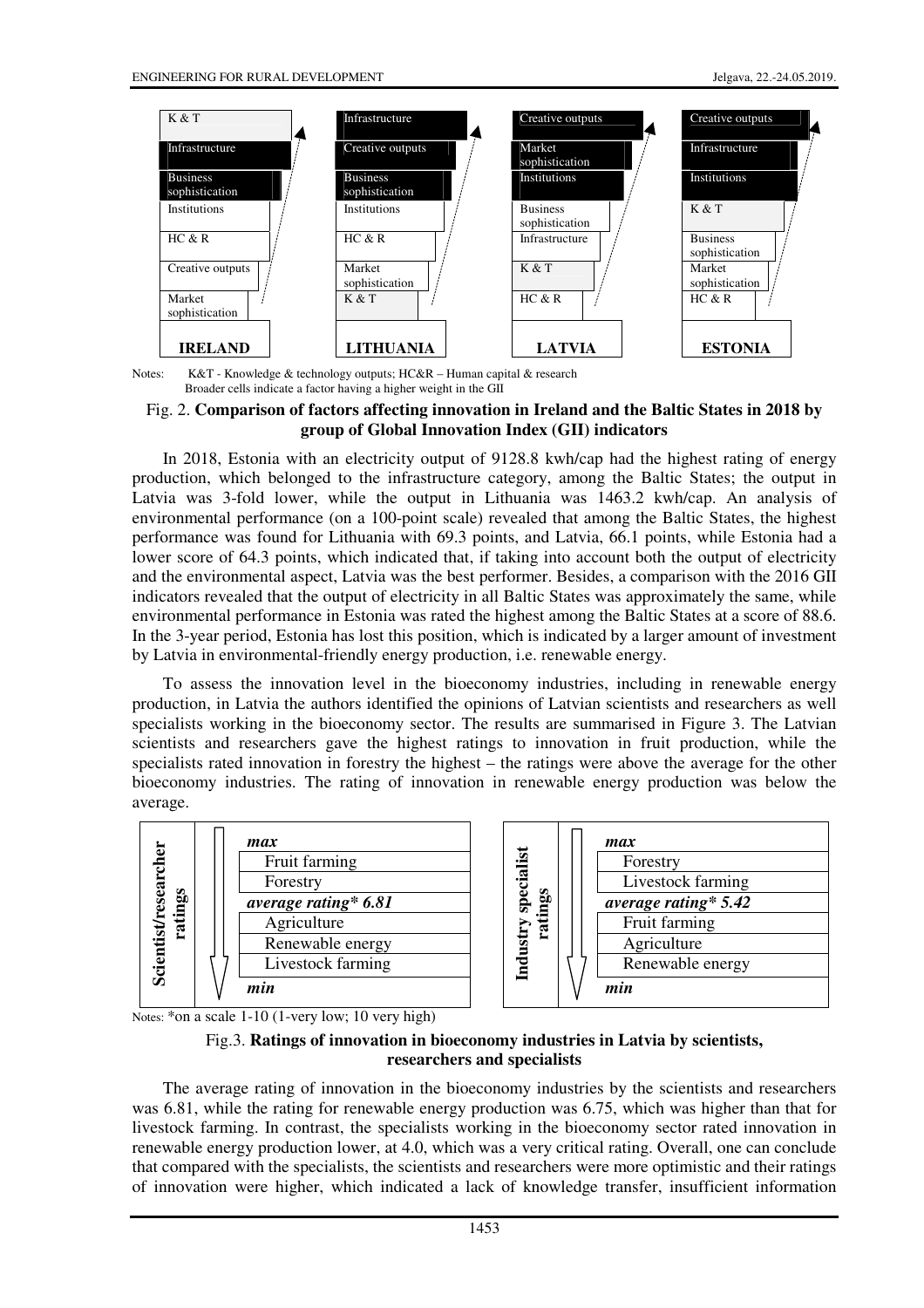exchange and a lack of cooperation. The Latvian scientists rated innovation performance as average or almost good, because the innovations were not known or not introduced in production and real practices. In addition, it was negatively affected by government policy decisions on renewable energy at the national level. As pointed out by the experts, a particularly hindering factor for renewable energy production in Latvia was the relevant legal framework and uncertainty over the government policy priorities as a whole, which had lasted not for a few years but for more than a decade.

# **Conclusions**

- 1. Out of 126 countries, the 2018 GII ranked all the EU Member States among the top 50 nations, with the Netherlands being at the top of the EU and Romania being ranked the lowest. The rankings of innovation in electrical energy production for Sweden and Finland were high, whereas the rankings for Luxembourg and Lithuania were the lowest. This indicates insufficient financial resources and investment in energy production, particularly in Lithuania with its conventional economic pattern. In recent years, the opportunities provided by higher productivity were successfully used by Finland, the United Kingdom, Estonia and Bulgaria – among the EU Member States, the GII rated them higher than they could be rated in terms of GDP per capita. The present research has to be continued and complimented by data comparison and a correlation analysis in order to identify potential correlations between the GII and GDP not only within a particular year but also for other periods of time.
- 2. A trend is observed the GII for the countries investing more in knowledge and technology is higher and the overall innovation performance is also higher. Investment in knowledge and technology in the Netherlands, Sweden, Finland, Germany and Ireland was rated as high or very high, and all the countries had high positions in the GII. This is confirmed by the comparison of the Baltic States and Ireland – the GII ranked Ireland the highest, Estonia with lower investment in knowledge and technology was ranked lower than Ireland, while Lithuania had the lowest ranking.
- 3. In Latvia, according to the experts, innovation performance in renewable energy production, which is one of the bioeconomy industries and which is important in the political agenda in the EU from both the energy security perspective and the environmental perspective, is overall lower than that in the other bioeconomy industries. The scientists, researchers and experts engaged in renewable energy production rated innovation performance in this industry on average at 6.75, while the specialists working in this industry rated it the lowest among all the bioeconomy industries. The ratings by the scientists and researchers and by the specialists differed by more than two points. This indicates a lack of knowledge transfer in the industry or the perspective of the scientists and researchers pertained to some specific field and not to the entire renewable energy production industry. Despite the government policy uncertainty over renewable energy production in Latvia, scientists have to continue researching in this field, developing new technologies for renewable energy production and enhancing the existing ones, as it is expected that the current policy priorities in the EU and the world might not change in the future; on the contrary, the priorities might become more urgent.

# **Acknowledgements**

The paper was supported by the national research programme "Latvian Heritage and Future Challenges for the Sustainability of the State" project "Challenges for the Latvian State and Society and the Solutions in International Context (INTERFRAME-LV)".

# **References**

- [1] Kao J. Innovation nation: how America is losing its innovation edge, why it matters, and what we can do to get it back. Free Press, 2007. 320 p.
- [2] European Commission. Imports and secure supplies. [online] [09.01.2019]. Available at: https://ec.europa.eu/energy/en/topics/imports-and-secure-supplies
- [3] Scholten D., Bosman R. The geopolitics of renewables; exploring the political implications of renewable energy systems. Journal of Technological Forecasting and Social Change, vol.103, 2016, pp. 273-283.